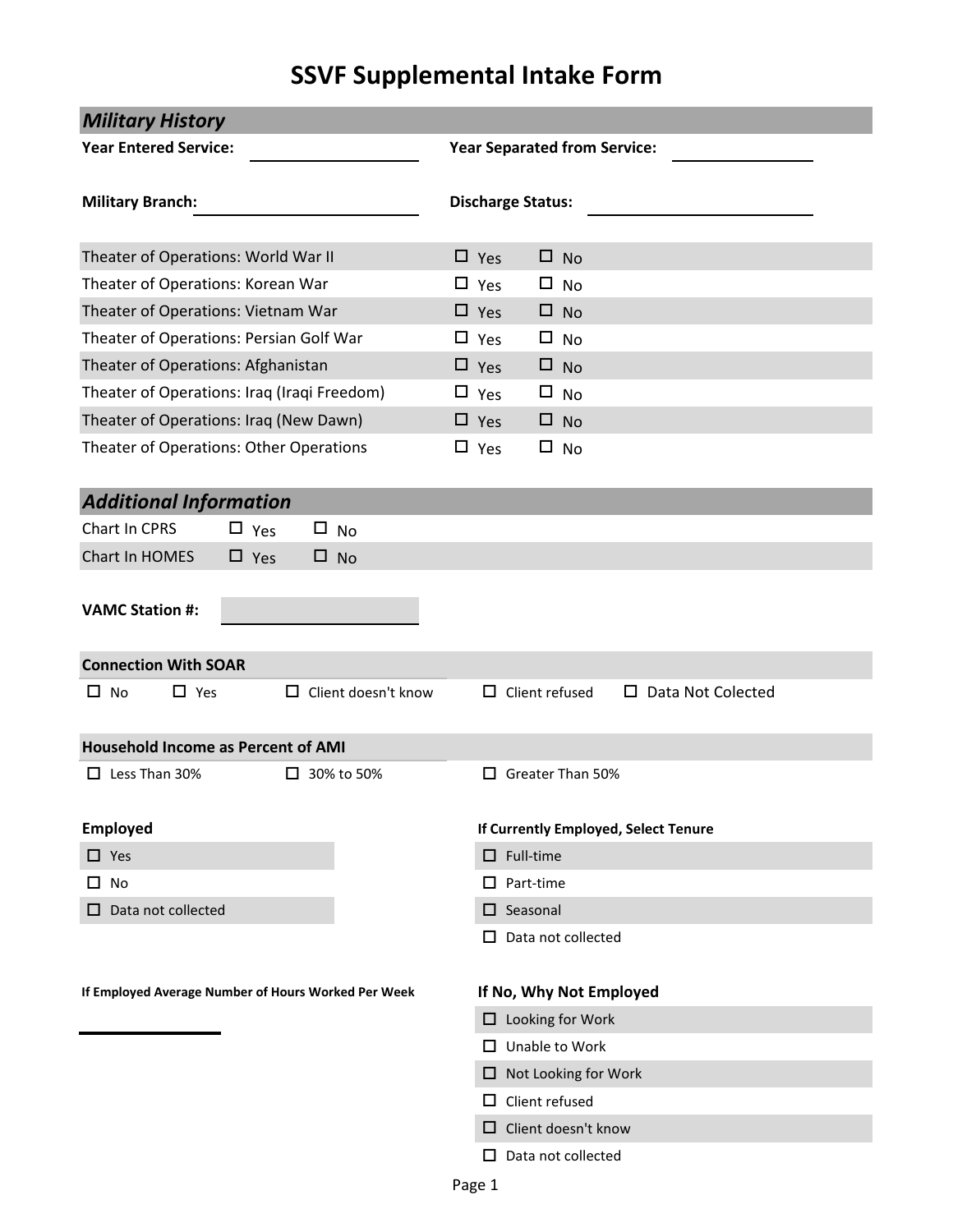#### **Last Grade Completed**

|  |  |  | $\Box$ Less than Grade 5 |  |
|--|--|--|--------------------------|--|
|--|--|--|--------------------------|--|

- 
- 
- 
- $\Box$  12th grade/High School Diploma  $\Box$  Client doesn't know
- $\square$  School program does not have grade levels  $\square$  Client refused
- 
- $\square$  Some College
- $\square$  Associate's Degree
- $\Box$  Grades 5-6  $\Box$  Bachelor's Degree
- Grades 7-8 Graduate Degree
- Grades 9-11 Vocational Certification
	-
	-
- $\square$  GED  $\square$  Data not collected

#### **Received Vocational Training**

- 
- 
- $\square$  Yes  $\square$  Yes
- $\square$  No  $\square$  Client refused

#### **Zip Code of Last Permanent Address**

### **General Area of Previous Residence**

 $\Box$  Within Franklin County (Outside City-Columbus)  $\Box$  Within Franklin County (Within City-Columbus)

- $\Box$  Outside Franklin County (Outside City-Columbus)  $\Box$  Outside of Ohio
- $\square$  Outside Franklin County (Inside City-Columbus)  $\square$  Client Doesn't Know
- 
- -

| <b>Homeless Primary Reason</b>    | <b>Homeless Secondary Reason</b>                |
|-----------------------------------|-------------------------------------------------|
| Addiction                         | $\Box$ Addiction                                |
| <b>Divorce</b>                    | $\Box$ Divorce                                  |
| Domestic Violence                 | <b>Domestic Violence</b>                        |
| Evicted<br>□                      | $\Box$ Evicted                                  |
| Family/Personal Illness           | Family/Personal Illness                         |
| Jail/Prison                       | Jail/Prison<br>$\Box$                           |
| Lack of affordable housing        | Lack of affordable housing                      |
| Moved to seek work                | $\Box$ Moved to seek work                       |
| <b>Natural Disaster</b>           | Natural disaster<br>ப                           |
| $\Box$ Physical/mental disability | $\Box$ Physical/mental disability               |
| Relationship problems             | <b>Relationship Problems</b>                    |
| $\Box$ Substandard housing        | $\Box$ Substandard Housing                      |
| Unable to pay rent/mortgage       | Unable to pay rent/mortgage                     |
| Unemployment                      | $\Box$ Unemployment                             |
| Other                             | ш.<br>Other                                     |
|                                   | $\Box$ No secondary reason for source of crisis |
|                                   |                                                 |

## **Pregnant** □ No □ Yes

Due Date: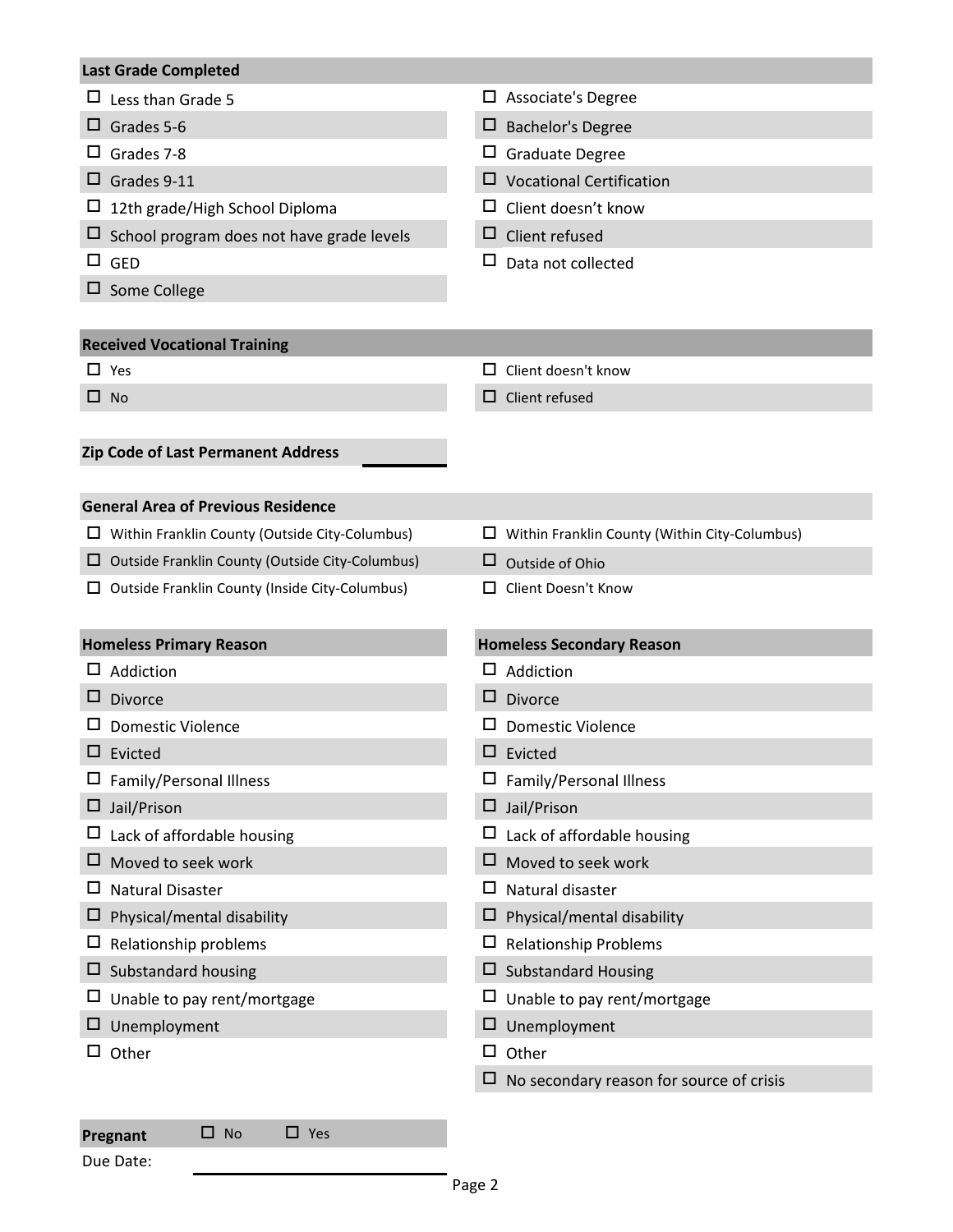## **COVID Vaccine Information**

| <b>COVID Vaccine Received</b>     |                           |
|-----------------------------------|---------------------------|
| $\Box$ Fully vaccinated           | Partially vaccinated<br>□ |
| Not vaccinated<br>$\Box$          | Client doesn't know<br>0  |
|                                   |                           |
| <b>Vaccine Brand Options</b>      |                           |
| Pfizer<br>$\Box$                  | Moderna<br>п              |
| Johnson & Johnson<br>$\Box$       |                           |
|                                   |                           |
|                                   |                           |
| Date of 1st dose:                 |                           |
|                                   |                           |
| <b>Expected date of 2nd dose:</b> |                           |
|                                   |                           |
| Date of 2nd dose:                 |                           |
|                                   |                           |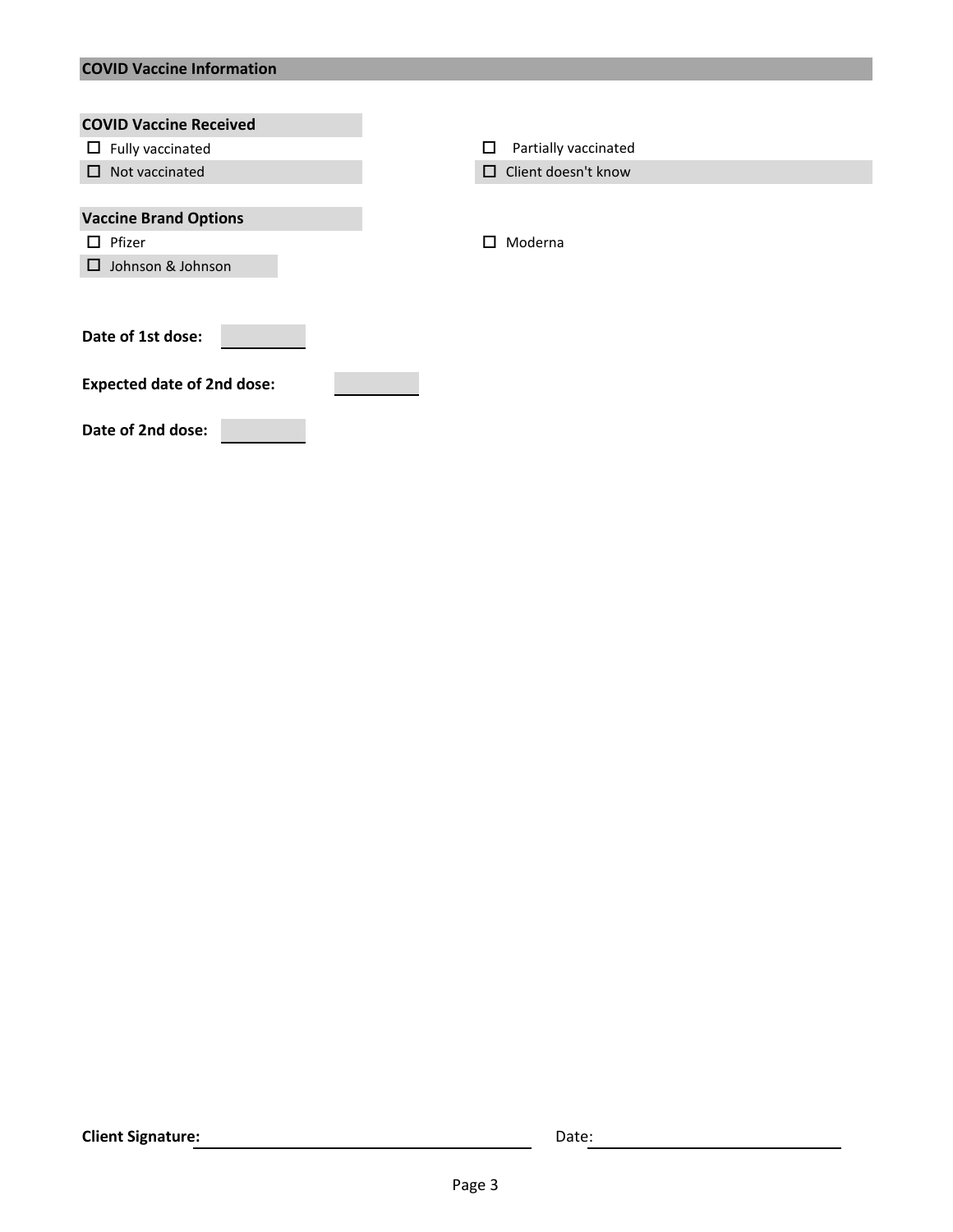|                                                    | <b>SSVF HP Targeting Criteria</b>                                                                   |        |                                               |   |                   |                                         |                                                                                                               |
|----------------------------------------------------|-----------------------------------------------------------------------------------------------------|--------|-----------------------------------------------|---|-------------------|-----------------------------------------|---------------------------------------------------------------------------------------------------------------|
| Is Homeless Prevention Targeting Screener Required |                                                                                                     |        |                                               |   | $\Box$ Yes        | □ No                                    |                                                                                                               |
|                                                    | <b>Housing Loss Expected Within</b>                                                                 |        |                                               |   |                   |                                         |                                                                                                               |
|                                                    | $\Box$ 1-6 Days                                                                                     |        | $\Box$ 7-13 days                              |   | $\Box$ 14-21 days |                                         | $\Box$ More than 21 days                                                                                      |
|                                                    | <b>Current Household Income</b>                                                                     |        |                                               |   |                   |                                         |                                                                                                               |
|                                                    | 0 (i.e. not employed,<br>$\Box$ receiving cash benefits, or $\Box$<br>other income)                 |        | 1-14% of AMI for<br>Household Size            | П | Household Size    | 15-30% of AMI for                       | More Than 30% of<br>$\Box$ AMI for Household<br>Size                                                          |
|                                                    | <b>History of Literal Homelessness</b>                                                              |        |                                               |   |                   |                                         |                                                                                                               |
| $\Box$                                             | Most Recent Episode<br>Occurred Within the Last                                                     | $\Box$ | Most Recent Episode<br>Occurred More Than One |   | $\square$ None    |                                         |                                                                                                               |
|                                                    | Head of Household Is Not a Current Lease Holder                                                     |        |                                               |   |                   |                                         |                                                                                                               |
|                                                    | $\Box$ No                                                                                           |        | $\Box$ Yes                                    |   |                   |                                         |                                                                                                               |
|                                                    | Head of Household Never Been a Lease Holder                                                         |        |                                               |   |                   |                                         |                                                                                                               |
|                                                    | $\Box$ No                                                                                           |        | $\Box$ Yes                                    |   |                   |                                         |                                                                                                               |
|                                                    | <b>Major Change in Household Composition</b>                                                        |        |                                               |   |                   |                                         |                                                                                                               |
|                                                    | $\Box$ No                                                                                           |        | $\Box$ Yes                                    |   |                   |                                         |                                                                                                               |
|                                                    | Currently At Risk of Losing a Tenant-Based Housing Subsidy or Housing In a Subsidized Unit          |        |                                               |   |                   |                                         |                                                                                                               |
|                                                    | $\Box$ No                                                                                           |        | $\Box$ Yes                                    |   |                   |                                         |                                                                                                               |
|                                                    | <b>Rental Evictions Within the Past 7 Years (Any Adult)</b>                                         |        |                                               |   |                   |                                         |                                                                                                               |
|                                                    | $\Box$ No Prior Rental Evictions                                                                    |        | $\Box$ 1 Prior Rental Eviction                |   |                   | $\Box$ 2 or More Prior Rental Evictions |                                                                                                               |
|                                                    |                                                                                                     |        |                                               |   |                   |                                         | Criminal Record For Arson, Drug Dealing or Manufacture, or Felony Offense Against Persons or Property (Adults |
|                                                    | $\Box$ No                                                                                           |        | $\Box$ Yes                                    |   |                   |                                         |                                                                                                               |
|                                                    | <b>Incarcerated As Adult</b>                                                                        |        |                                               |   |                   |                                         |                                                                                                               |
|                                                    | $\Box$ Not Incarcerated                                                                             |        | $\Box$ Incarcerated Once                      |   |                   | $\Box$ Incarcerated 2 or More Times     |                                                                                                               |
|                                                    | Discharged From Jail or Prison Within Last 6 Months After Incarceration of 90 Days or More (Adults) |        |                                               |   |                   |                                         |                                                                                                               |
|                                                    | $\Box$ No                                                                                           |        | $\Box$ Yes                                    |   |                   |                                         |                                                                                                               |
|                                                    | <b>Registered Sex Offender (Any Houshold Member)</b>                                                |        |                                               |   |                   |                                         |                                                                                                               |
|                                                    | $\Box$ No                                                                                           |        | $\Box$ Yes                                    |   |                   |                                         |                                                                                                               |
|                                                    | Head of Household With Disabling Condition That Affects Ability to Secure/Maintain Housing          |        |                                               |   |                   |                                         |                                                                                                               |
|                                                    | $\square$ No                                                                                        |        | $\Box$ Yes                                    |   |                   |                                         |                                                                                                               |
|                                                    | <b>Currently Pregnant (Any Household Member)</b>                                                    |        |                                               |   |                   |                                         |                                                                                                               |
|                                                    | $\Box$ No                                                                                           |        | $\Box$ Yes                                    |   |                   |                                         |                                                                                                               |